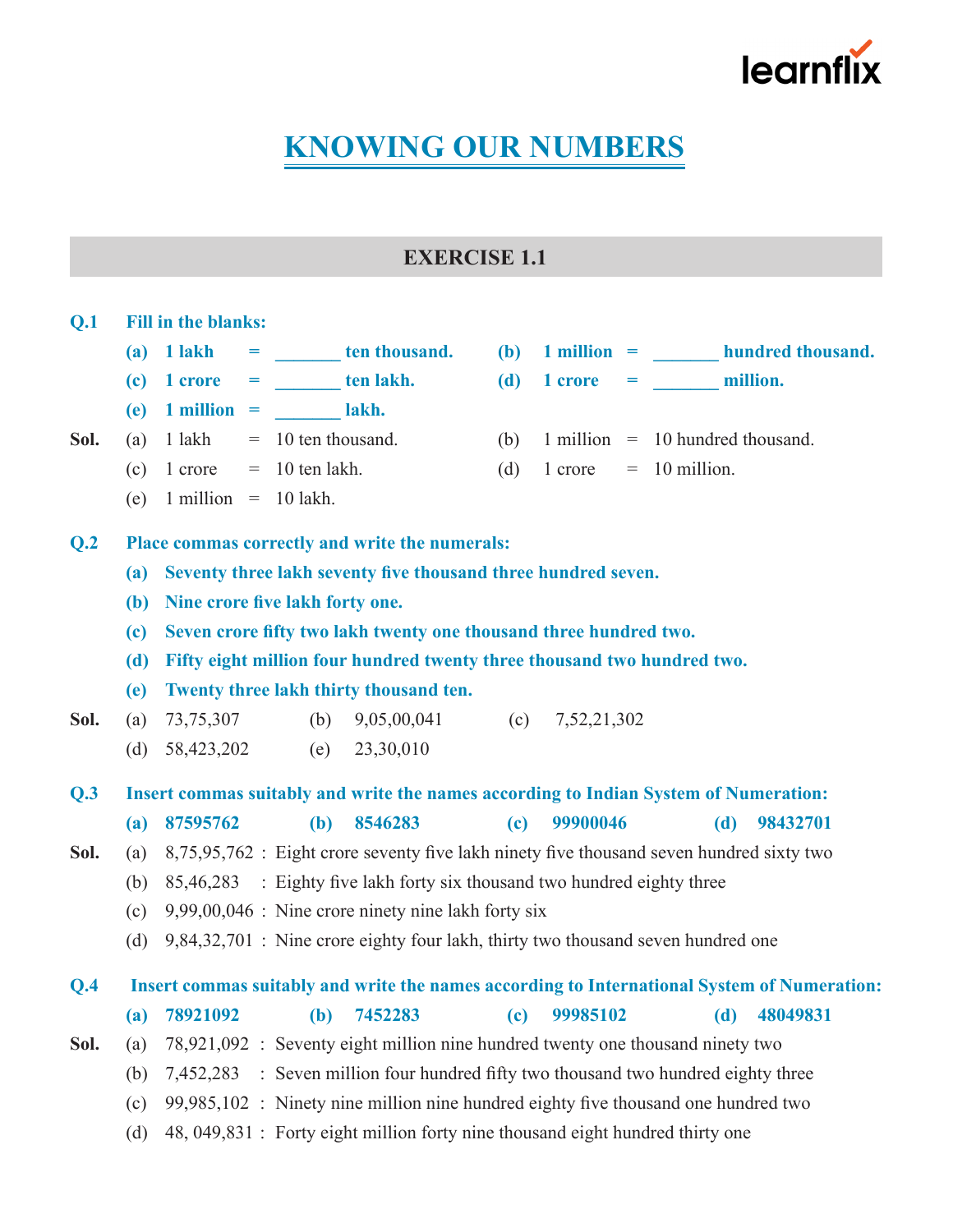### **EXERCISE 1.2**

0.1 A book exhibition was held for four days in a school. The number of tickets sold at the counter on the first, second, third and final day was respectively 1094, 1812, 2050 and 2751. Find the total **number of tickets sold on all the four days.**

**Sol.** Number of tickets sold on the first day  $= 1094$ ,

the second day = 1812, the third day = 200, the fourth day =  $2751$ 

- $\therefore$  Total number of tickets sold on all the four days = 1094 + 1812 + 2050 + 2751 = 7707.
- Q.2 Shekhar is a famous cricket player. He has so far scored 6980 runs in test matches. He wishes to **complete 10,000 runs. How many more runs does he need?**
- **Sol.** Number of runs scored by Shekhar so far  $= 6,980$

Target of runs to be scored  $=$  10,000

- $\therefore$  Number of runs needed more = 10,000 6,980 = 3,020
- **Q.3 In an election, the successful candidate registered 5,77,500 votes and his nearest rival secured 3,48,700 votes. By what margin did the successful candidate win the election?**

**Sol.** Number of votes secured by the successful candidate  $= 5.77,500$ 

Number of votes secured by his rival  $= 3,48,700$ 

 $\therefore$  Margin of votes = 5,77,500 – 3,48,700 = 2,28,800

- **Q.4** Kirti bookstore sold books worth  $\bar{\tau}$  2,85,891 in the first week of June and books worth  $\bar{\tau}$  4,00,768 **in the second week of the month. How much was the sale for the two weeks together? In which week was the sale greater and by how much?**
- **Sol.** Sale of books in

1st week =  $\bar{\tau}$  2,85,891

2nd week = ₹ 4,00,768

Total sale for the two weeks together =  $\bar{\tau}$  2,85,891 +  $\bar{\tau}$  4,00,768 =  $\bar{\tau}$  6,86,659.

Obviously, the sale was greater in the second week by  $\bar{\xi}$  4,00,768 –  $\bar{\xi}$  2,85,891 i.e. by  $\bar{\xi}$  1,14,877.

#### **Q.5 Find the difference between the greatest and the least number that can be written using the digits 6, 2, 7, 4, 3 each only once.**

**Sol.** Given digits are 6, 2, 7, 4 and 3.

- Greatest number made by using these digits  $= 76,432$
- Smallest number made by using these digits  $= 23,467$
- $\therefore$  Difference = Greatest number Smallest number = 76,432 23,467 = 52,965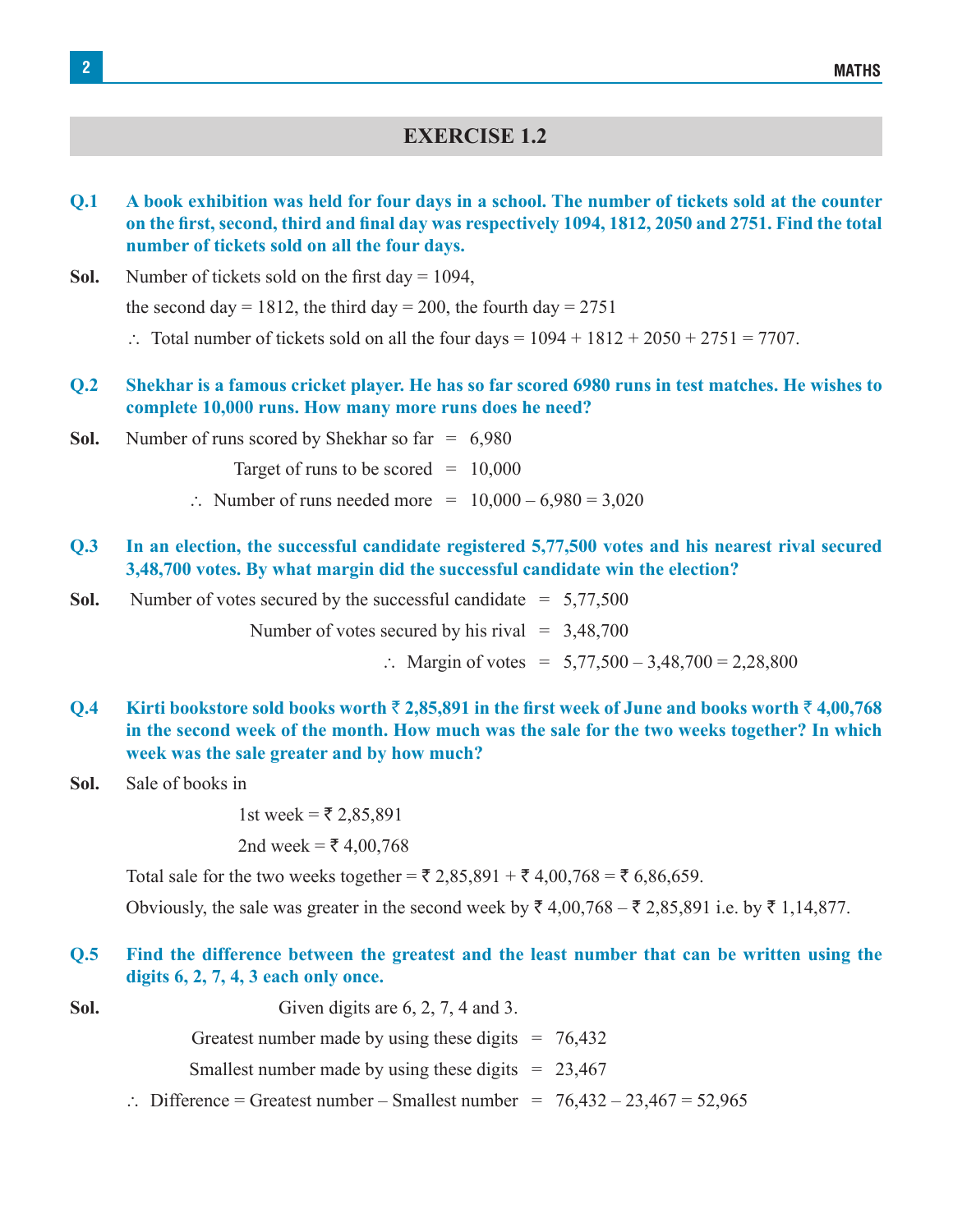#### **Q.6 A machine, on an average, manufactures 2,825 screws a day. How many screws did it produce in the month of January 2006?**

**Sol.** Number of days in January  $2006 = 31$ ;

Number of screws manufactured in one day  $= 2,825$ 

Number of screws manufactured in 31 days =  $31 \times 2,825 = 87,575$ 

 Number of screws manufactured in the month of January 2006 = 87,575.

#### **Q.7** A merchant had  $\bar{\tau}$  78,592 with her. She placed an order for purchasing 40 radio sets at  $\bar{\tau}$  1200 **each. How much money will remain with her after the purchase?**

- **Sol.** Number of radio sets to be purchased = 40; Cost of radio set =  $\overline{z}$  1200
	- ∴ Cost of 40 radio set =  $40 \times \overline{5}$  1200 =  $\overline{5}$  48,000
	- $\therefore$  Total money with the merchant =  $\overline{5}$  78,592
	- $\therefore$  Money left with the merchant after the purchase of 40 radio sets

 $=$  ₹ 78,592 – ₹ 48,000 = ₹ 30,592

- **Q.8 A student multiplied 7236 by 65 instead of multiplying by 56. By how much was his answer greater than the correct answer?**
- **Sol.** The required multiplication =  $7236 \times 56$ The multiplication done by the student =  $7236 \times 65$ 
	- $\therefore$  Difference = (7236 × 65) (7236 × 56) = 7236 (65 56) = 7236 × 9 = 65124

 Thus, his answer is 65124 more than the correct answer.

#### Q.9 To stitch a shirt, 2 m 15 cm cloth is needed. Out of 40 m cloth, how many shirts can be stitched **and how much cloth will remain?**

| Sol. | Cloth required to stitch 1 shirt = $2 \text{ m}$ 15 cm = $200 \text{ cm} + 15 \text{ cm} = 215 \text{ cm}$ . |          | [:: 1 m = 100 cm] |
|------|--------------------------------------------------------------------------------------------------------------|----------|-------------------|
|      | Total cloth required = 40 m = $40 \times 100$ cm = 4000 cm.                                                  |          |                   |
|      | Since, and $130 \text{ cm} = 1 \text{ m } 30 \text{ cm}$                                                     | 215 4000 |                   |
|      |                                                                                                              | $-215$   |                   |
|      |                                                                                                              | 1850     |                   |
|      |                                                                                                              | $-1720$  |                   |
|      | .                                                                                                            |          |                   |

 Thus, 18 shirts can be stitched and cloth left over is 1m 30 cm.

#### Q.10 Medicine is packed in boxes, each weighing 4 kg 500 g. How many such boxes can be loaded in a **van which cannot carry beyond 800 kg?** 177

| Sol. | Weight of 1 box = 4 kg 500 g = 4000 g + 500 g                                   | [∴1 kg = 1000 g] | 4500 80000 |
|------|---------------------------------------------------------------------------------|------------------|------------|
|      | $= 4500 \text{ g}$                                                              |                  | $-4500$    |
|      |                                                                                 | 35000            |            |
|      | Maximum weight which can be loaded = 800 kg = $800 \times 1000$ g = $800000$ g. | $-31500$         |            |
|      | Since, $800000 = 4500 \times 177 + 3500$                                        | 35000            |            |
|      | 177 boxes can be loaded in the van.                                             |                  | $-31000$   |
|      |                                                                                 |                  | 3500       |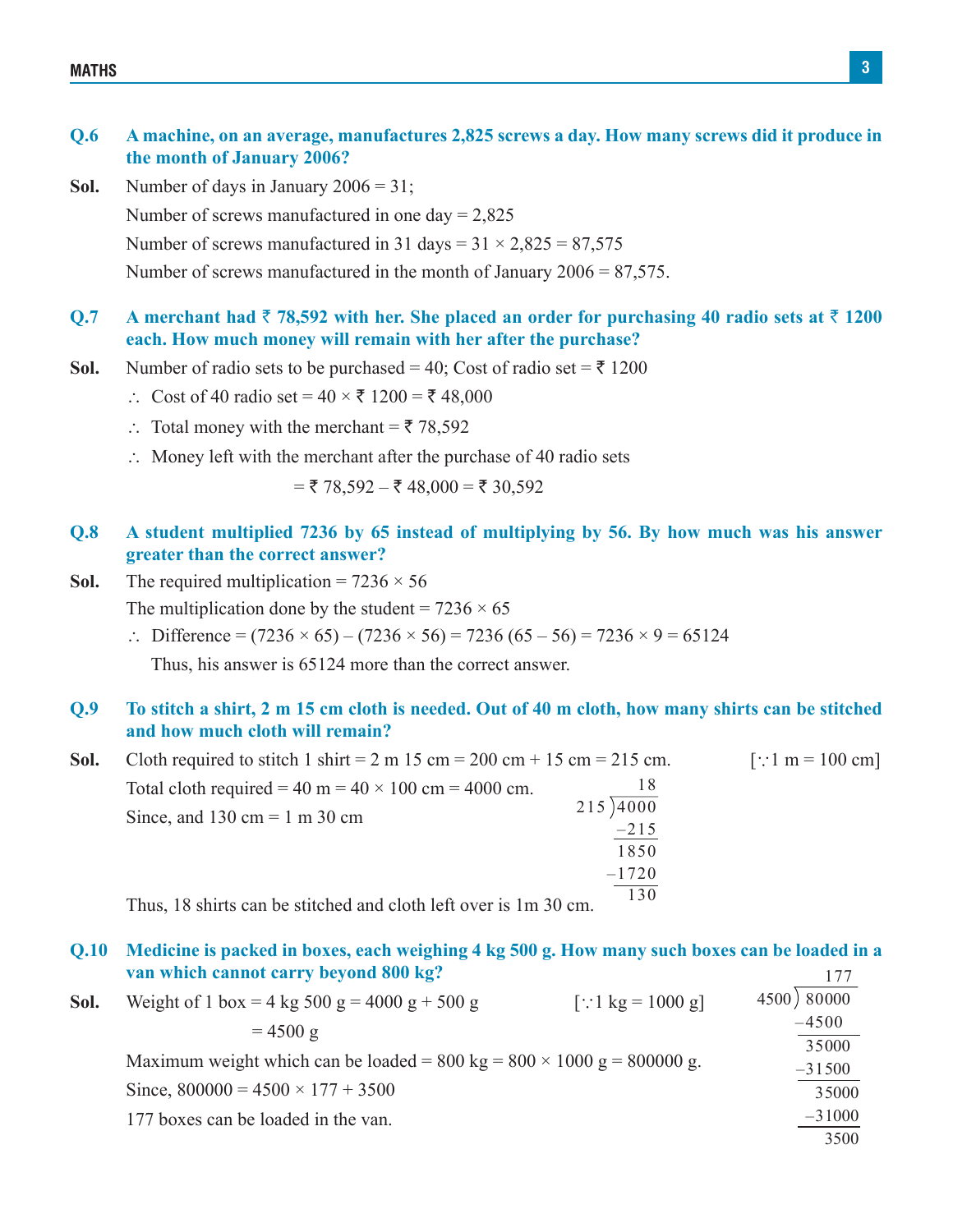| Q.11        | The distance between the school and the house of a student's house is 1 km 875 m.<br>Everyday she walks both ways. Find the total distance covered by her in six days.                                         |                                                                      |                     |  |  |
|-------------|----------------------------------------------------------------------------------------------------------------------------------------------------------------------------------------------------------------|----------------------------------------------------------------------|---------------------|--|--|
| Sol.        | Distance between school and house = 1 km 875 m = $1000 \text{ m} + 875 \text{ m}$<br>$= 1875 \text{ m}$                                                                                                        | [::1 km = 1000 m]                                                    |                     |  |  |
|             | $\therefore$ Distance covered by the student both ways between the school and house in one day<br>$= 2 \times 1875$ m = 3750 m<br>Thus, distance covered in 6 days = $6 \times 3750$ m = 22500 m = 22 km 500 m |                                                                      |                     |  |  |
| <b>Q.12</b> | A vessel has 4 litres and 500 ml of curd. In how many glasses, each of 25 ml capacity, can it be<br>filled?                                                                                                    |                                                                      |                     |  |  |
| Sol.        | Since, 4 litres 500 ml = $(4 \times 1000)$ ml + 500 ml<br>$= 4000$ ml + 500 ml = 4500 ml<br>Capacity of 1 glass $= 25$ ml<br>$4500 = 25 \times 180$<br>Thus, 180 glasses can be filled.                        | 180<br>25)4500<br>$-25$<br>200<br>$-200$<br>00<br>$00\,$<br>$\Omega$ | [::1 $l = 1000$ ml] |  |  |

# **EXERCISE 1.3**

| Q.1  | <b>Estimate each of the following using general rule:</b> |                                           |  |                 |  |                                                                                       |     |                   |
|------|-----------------------------------------------------------|-------------------------------------------|--|-----------------|--|---------------------------------------------------------------------------------------|-----|-------------------|
|      |                                                           | (a) $730 + 998$                           |  | (b) $796 - 314$ |  | (c) $12,904 + 2,888$                                                                  | (d) | $28,292 - 21,496$ |
|      |                                                           |                                           |  |                 |  | Make ten more such examples of addition, subtraction and estimation of their outcome. |     |                   |
| Sol. | (a)                                                       | $730 + 998$                               |  |                 |  |                                                                                       |     |                   |
|      |                                                           | 730 rounds off to 700                     |  |                 |  | [Rounding off to hundreds]                                                            |     |                   |
|      |                                                           | 998 rounds off to 1000                    |  |                 |  | [Rounding off to hundreds]                                                            |     |                   |
|      | Estimated sum = $700 + 1,000 = 1,700$                     |                                           |  |                 |  |                                                                                       |     |                   |
|      | (b)                                                       | $796 - 314$                               |  |                 |  |                                                                                       |     |                   |
|      |                                                           | 796 rounds off to 800                     |  |                 |  | [Rounding off to hundreds]                                                            |     |                   |
|      |                                                           | 314 rounds off to 300                     |  |                 |  | [Rounding off to hundreds]                                                            |     |                   |
|      |                                                           | Estimated difference = $800 - 300 = 500$  |  |                 |  |                                                                                       |     |                   |
|      | (c)                                                       | $12,904 + 2,888$                          |  |                 |  |                                                                                       |     |                   |
|      |                                                           | 12904 rounds off to 13000                 |  |                 |  | [Rounding off to hundreds]                                                            |     |                   |
|      |                                                           | 2888 rounds off to 3000                   |  |                 |  | [Rounding off to thousands]                                                           |     |                   |
|      |                                                           | Estimated sum = $13,000 + 3,000 = 16,000$ |  |                 |  |                                                                                       |     |                   |
|      | (d)                                                       | $28,292 - 21,496$                         |  |                 |  |                                                                                       |     |                   |
|      |                                                           | 28292 rounds off to 28000                 |  |                 |  | [Rounding off to hundreds]                                                            |     |                   |
|      |                                                           | 21496 rounds off to 21000                 |  |                 |  | [Rounding off to hundreds]                                                            |     |                   |
|      |                                                           | Estimated sum = $28,000 - 21,000 = 7,000$ |  |                 |  |                                                                                       |     |                   |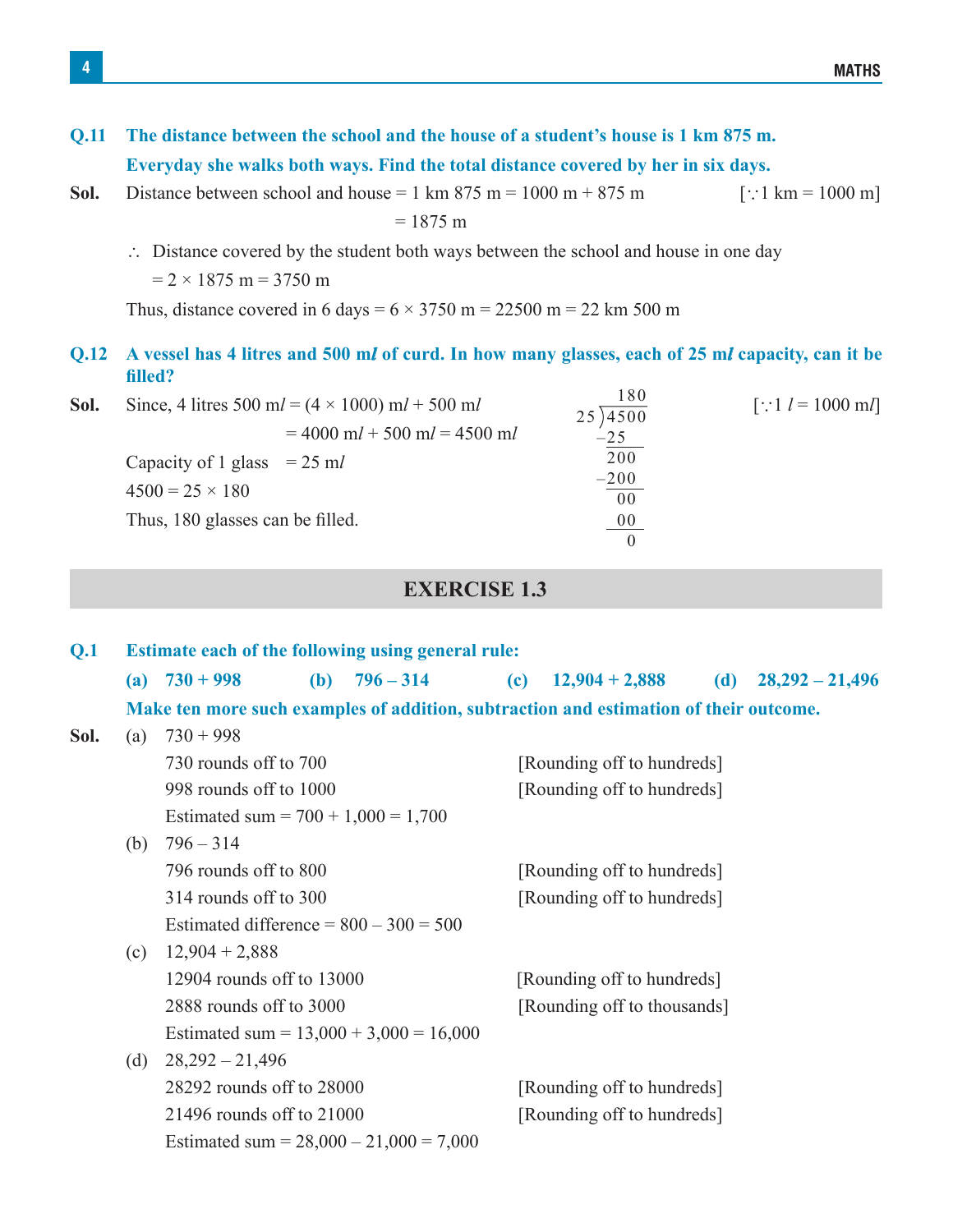**Q.2 Give a rough estimate (by rounding off to nearest hundreds) and also a closer estimate (by rounding off to nearest tens): (a) 439 + 334 + 4,317 (b) 1,08,734 – 47,599 (c) 8325 – 491 (d) 4,89,348 – 48,365 Sol.** (a)  $439 + 334 + 4317$  Since  $439 \rightarrow 400$  $334 \rightarrow 300$  $4317 \rightarrow 4300$ [Rounding off to hundreds]  $\therefore$  Rough estimate = 439 + 334 + 4,317 = 5,000 Again,  $439 \rightarrow 440$ <br> $334 \rightarrow 330$  $4317 \rightarrow 4320$ [Rounding off to tens]  $\therefore$  Closer estimate = 440 + 330 + 4,320 = 5,090 (b)  $1,08,734 - 47,599$  Since  $108734 \rightarrow 108700$ <br>47599  $\rightarrow$  47600 [Rounding off to hundreds]  $\therefore$  Rough estimate = 1,08,700 – 47,600 = 61,100 Again,  $1,08,734 \rightarrow 1,08,700$ <br>  $47,599 \rightarrow 47,600$ [Rounding off to tens]  $\therefore$  Closer estimate = 1,08,730 – 47,600 = 61,130 (c)  $8325 - 491$  Since,  $8325 \rightarrow 8300$ <br>491  $\rightarrow 500$ [Rounding off to hundreds]  $\therefore$  Rough estimate = 8,300 – 500 = 7,800 Again,  $8325 \rightarrow 8330$ <br>491  $\rightarrow 490$ [Rounding off to tens]  $\therefore$  Closer estimate = 8,330 – 490 = 7,840